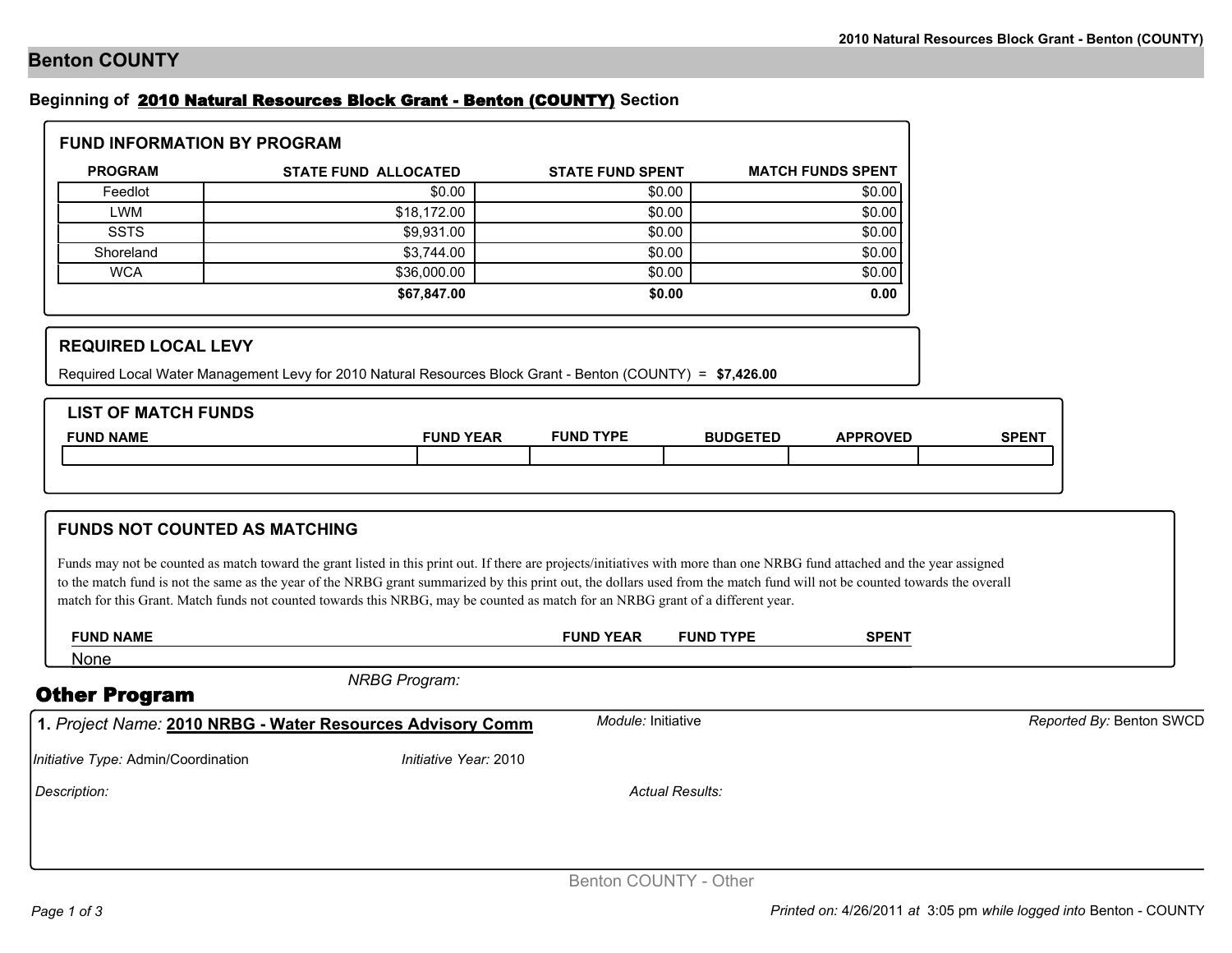|                                                                                                                                                                                                                                                                                                                                                                                                                                    |                 |                                                                                                                                                                                                                                                                                                   |              |                                                                                 | 2010 Natural Resources Block Grant - Benton (COUNTY) |
|------------------------------------------------------------------------------------------------------------------------------------------------------------------------------------------------------------------------------------------------------------------------------------------------------------------------------------------------------------------------------------------------------------------------------------|-----------------|---------------------------------------------------------------------------------------------------------------------------------------------------------------------------------------------------------------------------------------------------------------------------------------------------|--------------|---------------------------------------------------------------------------------|------------------------------------------------------|
| Provide the Water Resource Advisory Committee per diems and mileage<br>reimbursements on a quaterly basis. Carry out all meetings and activities, providing                                                                                                                                                                                                                                                                        |                 | meeting.                                                                                                                                                                                                                                                                                          |              | Provided staff to organize and facilitate six Water Resource Advisory Committee |                                                      |
| staff to coordinate and facilitate meetings and carry out tasks associated with the<br>Benton County Comprehensive Local Water Management Plan.                                                                                                                                                                                                                                                                                    |                 |                                                                                                                                                                                                                                                                                                   |              |                                                                                 |                                                      |
| FUND(s)                                                                                                                                                                                                                                                                                                                                                                                                                            | <b>Budgeted</b> | <u>Approved</u>                                                                                                                                                                                                                                                                                   | Spent        | Remaining                                                                       | <b>Spending Window</b>                               |
| 1. 2010 Natural Resources Block Grant - Benton (COUNTY                                                                                                                                                                                                                                                                                                                                                                             | 0.00            | 0.00                                                                                                                                                                                                                                                                                              | 0.00         | 0.00                                                                            |                                                      |
| Totals:                                                                                                                                                                                                                                                                                                                                                                                                                            | 0.00            | 0.00                                                                                                                                                                                                                                                                                              | 0.00         | 0.00                                                                            |                                                      |
| 2. Project Name: FY 2010 Admin - Development Priority Concern                                                                                                                                                                                                                                                                                                                                                                      |                 | Module: Initiative                                                                                                                                                                                                                                                                                |              |                                                                                 | Reported By: Benton SWCD                             |
| Initiative Year: 2010<br>Initiative Type:                                                                                                                                                                                                                                                                                                                                                                                          |                 |                                                                                                                                                                                                                                                                                                   |              |                                                                                 |                                                      |
| Description:                                                                                                                                                                                                                                                                                                                                                                                                                       |                 | <b>Actual Results:</b>                                                                                                                                                                                                                                                                            |              |                                                                                 |                                                      |
| Provide staff and administration, office space, and materials to carry out action<br>items under the "Development Priority Concerns" four goals: 1 Balance open space<br>and development in Benton County in such a way as to maintain and/or improve the<br>region's water quality, 2 Encourage Benton County local government units to adopt<br>development related ordinances and policies to maintain and enhance the region's |                 | The Water Resource Advisory Committee has discussed and provided advise<br>inregards to the second goal of the local water plan (Encourage Benton County<br>local government units to adopt development related ordinances and policies to<br>maintain and enhance the region's water resources). |              |                                                                                 |                                                      |
| water resources, 3 Provide information and education opportunities to the<br>appropriate audience concerning development impacts on water resources through<br>a coordinated local government effort, 4 Pro-actively plan for future growth in order<br>to protect water resources an minimize land us conflicts.                                                                                                                  |                 |                                                                                                                                                                                                                                                                                                   |              |                                                                                 |                                                      |
| FUND(s)                                                                                                                                                                                                                                                                                                                                                                                                                            | Budgeted        | Approved                                                                                                                                                                                                                                                                                          | Spent        | Remaining                                                                       | <b>Spending Window</b>                               |
| 1. 2010 Natural Resources Block Grant - Benton (COUNTY                                                                                                                                                                                                                                                                                                                                                                             | 0.00            | 0.00                                                                                                                                                                                                                                                                                              | 0.00         | 0.00                                                                            |                                                      |
| Totals:                                                                                                                                                                                                                                                                                                                                                                                                                            | 0.00            | 0.00                                                                                                                                                                                                                                                                                              | 0.00         | 0.00                                                                            |                                                      |
| 3. Project Name: FY 2010 Admin - Groundwater Priority Concern                                                                                                                                                                                                                                                                                                                                                                      |                 | Module: Initiative                                                                                                                                                                                                                                                                                |              |                                                                                 | Reported By: Benton SWCD                             |
| Initiative Type: Admin/Coordination<br>Initiative Year: 2010                                                                                                                                                                                                                                                                                                                                                                       |                 |                                                                                                                                                                                                                                                                                                   |              |                                                                                 |                                                      |
| Description:                                                                                                                                                                                                                                                                                                                                                                                                                       |                 | Actual Results:                                                                                                                                                                                                                                                                                   |              |                                                                                 |                                                      |
| Provide staff and administration, office space, and materials to carry out action<br>items under the "Groundwater Quality and Quantity Priority Concerns" two goals: 1<br>Protect and maintain groundwater quality resources in Benton County, 2 Protect<br>and maintain groundwater quantity resources in Benton County.                                                                                                          |                 |                                                                                                                                                                                                                                                                                                   |              |                                                                                 |                                                      |
| FUND(s)                                                                                                                                                                                                                                                                                                                                                                                                                            | <b>Budgeted</b> | <u>Approvea</u>                                                                                                                                                                                                                                                                                   | <b>Spent</b> | <u>Remaining</u>                                                                | <b>Spending Window</b>                               |
| 1. 2010 Natural Resources Block Grant - Benton (COUNTY                                                                                                                                                                                                                                                                                                                                                                             | 0.00            | 0.00                                                                                                                                                                                                                                                                                              | 0.00         | 0.00                                                                            |                                                      |
| Totals:                                                                                                                                                                                                                                                                                                                                                                                                                            | 0.00            | 0.00                                                                                                                                                                                                                                                                                              | 0.00         | 0.00                                                                            |                                                      |
| 4. Project Name: FY 2010 Admin - Feedlot and Nutrient Managm                                                                                                                                                                                                                                                                                                                                                                       |                 | Module: Initiative                                                                                                                                                                                                                                                                                |              |                                                                                 | Reported By: Benton SWCD                             |
| Initiative Type: Admin/Coordination<br>Initiative Year: 2010                                                                                                                                                                                                                                                                                                                                                                       |                 |                                                                                                                                                                                                                                                                                                   |              |                                                                                 |                                                      |